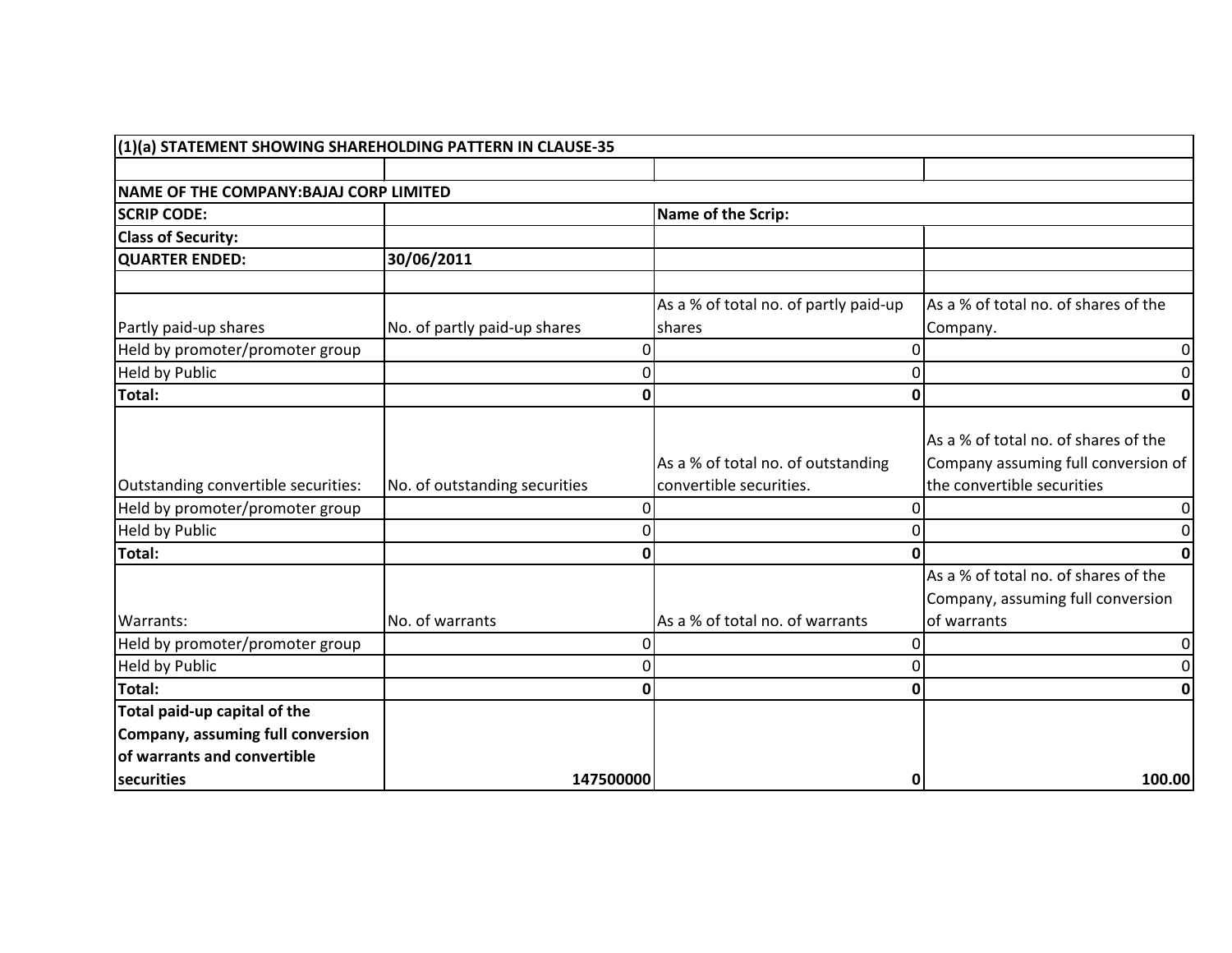|                                                       |                                          |                     |                  |                                   | <b>TOTAL SHAREHOLDING AS A % OF</b> |                        | <b>SHARES PLEDGE OR OTHERWISE</b> |                           |
|-------------------------------------------------------|------------------------------------------|---------------------|------------------|-----------------------------------|-------------------------------------|------------------------|-----------------------------------|---------------------------|
|                                                       |                                          |                     |                  |                                   | <b>TOTAL NO OF SHARES</b>           |                        | <b>ENCUMBERED</b>                 |                           |
|                                                       |                                          |                     |                  |                                   |                                     |                        |                                   |                           |
|                                                       |                                          |                     | <b>TOTAL</b>     | <b>NO OF SHARES HELD</b>          |                                     |                        |                                   |                           |
| <b>CATEGORY</b>                                       |                                          | <b>NO OF</b>        | <b>NUMBER OF</b> | IN DEMATERIALIZED AS a PERCENTAGE |                                     | <b>As a PERCENTAGE</b> | <b>NUMBER</b>                     |                           |
| <b>CODE</b>                                           | <b>CATEGORY OF SHAREHOLDER</b>           | <b>SHAREHOLDERS</b> | <b>SHARES</b>    | <b>FORM</b>                       | of $(A+B)$                          | $of (A+B+C)$           |                                   | OF SHARES AS a PERCENTAGE |
| (1)                                                   | (II)                                     | (III)               | (IV)             | (V)                               | (VI)                                | (VII)                  | (VIII)                            | (IX)=(VIII)/(IV)*100      |
| (A)<br>(1)<br>(a)<br>(b)<br>(c)<br>(d)                | PROMOTER AND PROMOTER GROUP              |                     |                  |                                   |                                     |                        |                                   |                           |
|                                                       | <b>INDIAN</b>                            |                     |                  |                                   |                                     |                        |                                   |                           |
|                                                       | Individual /HUF                          | U                   | 0                | 0                                 | 0.00                                | 0.00                   | $\mathbf{0}$                      | 0.00                      |
|                                                       | Central Government/State Government(s)   |                     | $\Omega$         | $\mathbf 0$                       | 0.00                                | 0.00                   | $\mathbf 0$                       | 0.00                      |
|                                                       | <b>Bodies Corporate</b>                  |                     | 125000000        | 125000000                         | 84.75                               | 84.75                  | $\overline{0}$                    | 0.00                      |
|                                                       | Financial Institutions / Banks           |                     | $\Omega$         | $\mathbf 0$                       | 0.00                                | 0.00                   | $\overline{0}$                    | 0.00                      |
| (e)                                                   | Others                                   |                     | $\Omega$         | $\Omega$                          | 0.00                                | 0.00                   | $\overline{0}$                    | 0.00                      |
|                                                       | Sub-Total A(1) :                         |                     | 125000000        | 125000000                         | 84.75                               | 84.75                  | $\mathbf 0$                       | 0.00                      |
|                                                       |                                          |                     |                  |                                   |                                     |                        |                                   |                           |
| (2)                                                   | <b>FOREIGN</b>                           |                     |                  |                                   |                                     |                        |                                   |                           |
| (a)                                                   | Individuals (NRIs/Foreign Individuals)   | $\Omega$            | $\mathbf 0$      | $\mathbf 0$                       | 0.00                                | 0.00                   | $\mathbf{0}$                      | 0.00                      |
| (b)                                                   | <b>Bodies Corporate</b>                  | U                   | $\mathbf 0$      | $\mathbf 0$                       | 0.00                                | 0.00                   | $\overline{0}$                    | 0.00                      |
| (c)                                                   | Institutions                             | ŋ                   | $\mathbf 0$      | 0                                 | 0.00                                | 0.00                   | $\overline{0}$                    | 0.00                      |
| (d)                                                   | Others                                   | ŋ                   | 0                | 0                                 | 0.00                                | 0.00                   | $\mathbf{0}$                      | 0.00                      |
|                                                       | Sub-Total A(2) :                         | $\Omega$            | 0                | 0                                 | 0.00                                | 0.00                   | $\mathbf{0}$                      | 0.00                      |
|                                                       |                                          |                     |                  |                                   |                                     |                        |                                   |                           |
|                                                       | Total $A=A(1)+A(2)$                      |                     | 125000000        | 125000000                         | 84.75                               | 84.75                  | $\mathbf{0}$                      | 0.00                      |
| (B)                                                   | <b>PUBLIC SHAREHOLDING</b>               |                     |                  |                                   |                                     |                        |                                   |                           |
|                                                       | <b>INSTITUTIONS</b>                      |                     |                  |                                   |                                     |                        |                                   |                           |
|                                                       | Mutual Funds / UTI                       | 26                  | 6416723          | 6416723                           | 4.35                                | 4.35                   |                                   |                           |
| $\frac{(1)}{(a)}$                                     | <b>Financial Institutions / Banks</b>    |                     | 2170             | 2170                              | 0.00                                | 0.00                   |                                   |                           |
| (c)                                                   | Central Government / State Government(s) |                     | $\Omega$         | $\Omega$                          | 0.00                                | 0.00                   |                                   |                           |
|                                                       | Venture Capital Funds                    |                     | $\Omega$         | $\mathbf 0$                       | 0.00                                | 0.00                   |                                   |                           |
|                                                       | <b>Insurance Companies</b>               | n                   | $\Omega$         | $\Omega$                          | 0.00                                | 0.00                   |                                   |                           |
|                                                       | Foreign Institutional Investors          | 24                  | 7908920          | 7908920                           | 5.36                                | 5.36                   |                                   |                           |
| $\frac{(d)}{(e)}$ $\frac{(e)}{(f)}$ $\frac{(g)}{(h)}$ | Foreign Venture Capital Investors        | $\Omega$            | 0                | 0                                 | 0.00                                | 0.00                   |                                   |                           |
|                                                       | Others                                   |                     |                  | $\Omega$                          | 0.00                                | 0.00                   |                                   |                           |
|                                                       |                                          |                     |                  |                                   |                                     |                        |                                   |                           |
|                                                       | Sub-Total B(1) :                         | 52                  | 14327813         | 14327813                          | 9.71                                | 9.71                   |                                   |                           |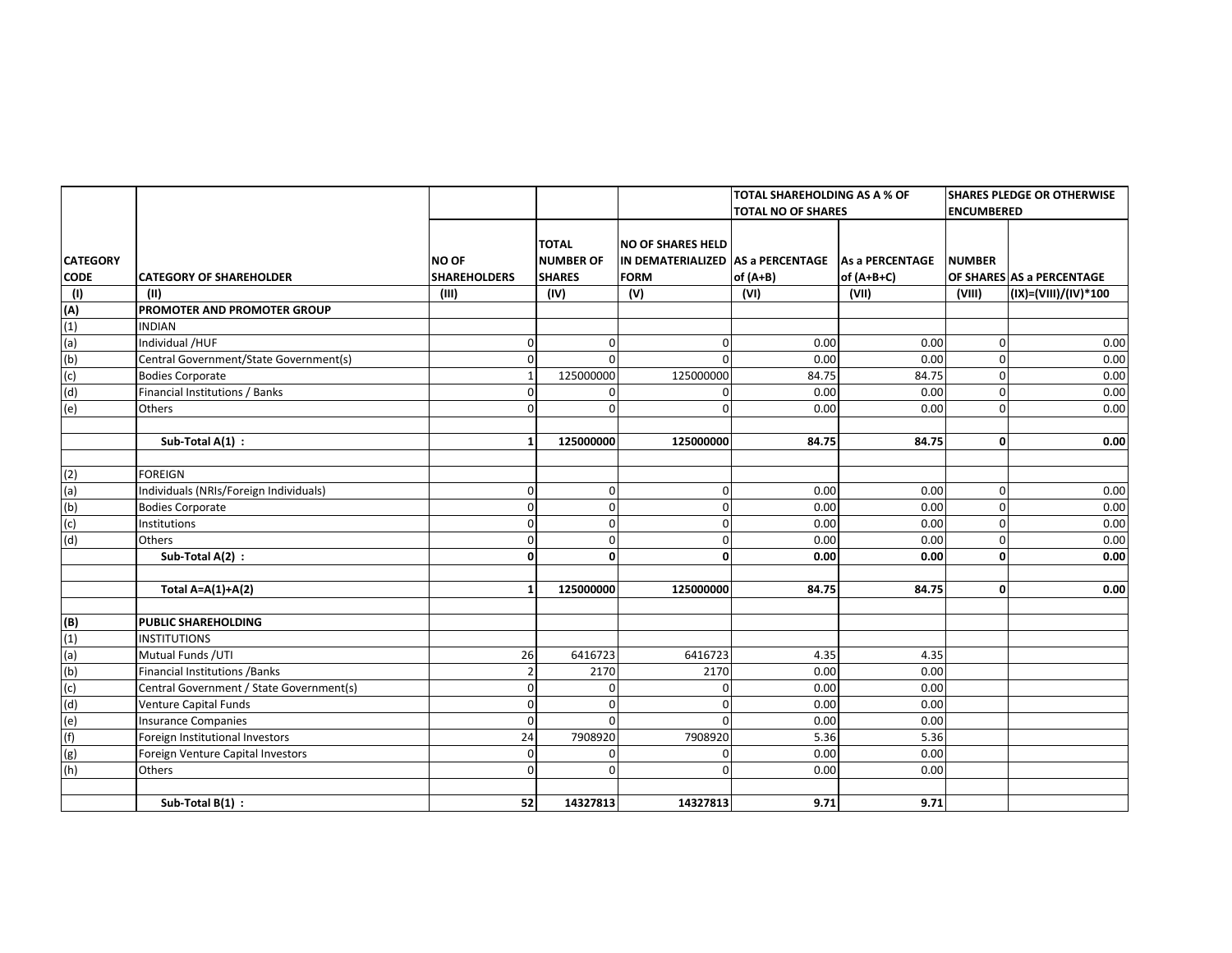|                                |                                                                          |                                     |                                                   |                                                                              | TOTAL SHAREHOLDING AS A % OF |                               |                   | <b>SHARES PLEDGE OR OTHERWISE</b> |
|--------------------------------|--------------------------------------------------------------------------|-------------------------------------|---------------------------------------------------|------------------------------------------------------------------------------|------------------------------|-------------------------------|-------------------|-----------------------------------|
|                                |                                                                          |                                     |                                                   |                                                                              | <b>TOTAL NO OF SHARES</b>    |                               | <b>ENCUMBERED</b> |                                   |
| <b>CATEGORY</b><br><b>CODE</b> | <b>CATEGORY OF SHAREHOLDER</b>                                           | <b>NO OF</b><br><b>SHAREHOLDERS</b> | <b>TOTAL</b><br><b>NUMBER OF</b><br><b>SHARES</b> | <b>NO OF SHARES HELD</b><br>IN DEMATERIALIZED AS a PERCENTAGE<br><b>FORM</b> | of $(A+B)$                   | As a PERCENTAGE<br>of (A+B+C) | <b>NUMBER</b>     | OF SHARES AS a PERCENTAGE         |
| (1)                            | (II)                                                                     | (III)                               | (IV)                                              | (V)                                                                          | (VI)                         | (VII)                         | (VIII)            | (IX)=(VIII)/(IV)*100              |
| (2)                            | NON-INSTITUTIONS                                                         |                                     |                                                   |                                                                              |                              |                               |                   |                                   |
| (a)                            | <b>Bodies Corporate</b>                                                  | 277                                 | 5128333                                           | 5128333                                                                      | 3.48                         | 3.48                          |                   |                                   |
| (b)                            | Individuals                                                              |                                     |                                                   |                                                                              |                              |                               |                   |                                   |
|                                | (i) Individuals holding nominal share capital upto Rs.1<br>lakh          | 18765                               | 2751643                                           | 2751188                                                                      | 1.87                         | 1.87                          |                   |                                   |
|                                | (ii) Individuals holding nominal share capital in excess of<br>Rs.1 lakh |                                     | 153685                                            | 153685                                                                       | 0.10                         | 0.10                          |                   |                                   |
| (c)                            | Others                                                                   |                                     |                                                   |                                                                              |                              |                               |                   |                                   |
|                                | <b>TRUSTS</b>                                                            |                                     | 920                                               | 920                                                                          | 0.00                         | 0.00                          |                   |                                   |
|                                | <b>NON RESIDENT INDIANS</b>                                              | 165                                 | 124898                                            | 124898                                                                       | 0.08                         | 0.08                          |                   |                                   |
|                                | <b>CLEARING MEMBERS</b>                                                  | 40                                  | 12708                                             | 12708                                                                        | 0.01                         | 0.01                          |                   |                                   |
|                                | Sub-Total B(2):                                                          | 19249                               | 8172187                                           | 8171732                                                                      | 5.54                         | 5.54                          |                   |                                   |
|                                | Total $B=B(1)+B(2)$ :                                                    | 19301                               | 22500000                                          | 22499545                                                                     | 15.25                        | 15.25                         |                   |                                   |
|                                | Total $(A+B)$ :                                                          | 19302                               | 147500000                                         | 147499545                                                                    | 100.00                       | 100.00                        |                   |                                   |
| (C)                            | Shares held by custodians, against which                                 |                                     |                                                   |                                                                              |                              |                               |                   |                                   |
|                                | Depository Receipts have been issued                                     |                                     |                                                   |                                                                              |                              |                               |                   |                                   |
| (1)                            | Promoter and Promoter Group                                              |                                     |                                                   |                                                                              |                              |                               |                   |                                   |
| (2)                            | Public                                                                   |                                     | $\Omega$                                          |                                                                              | 0.00                         | 0.00                          |                   |                                   |
|                                | <b>GRAND TOTAL (A+B+C):</b>                                              | 19302                               | 147500000                                         | 147499545                                                                    | 100.00                       | 0.00                          | $\mathbf{0}$      | 0.00                              |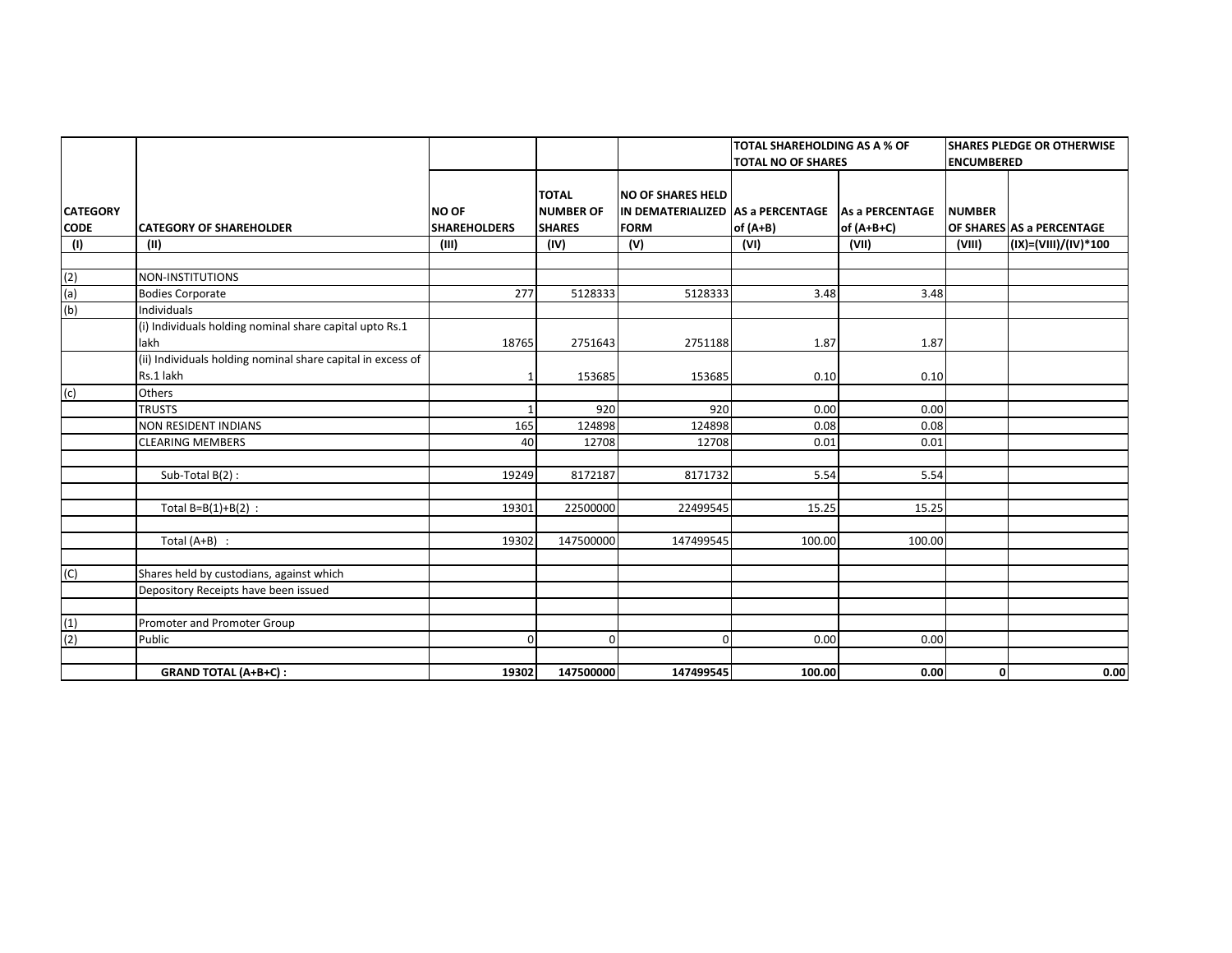| (I)(b)      | STATEMENT SHOWING SHAREHOLDING OF PERSONS BELONGING TO "PROMOTER GROUP" |                                |                                                                                    |                                                |                      |            |  |  |
|-------------|-------------------------------------------------------------------------|--------------------------------|------------------------------------------------------------------------------------|------------------------------------------------|----------------------|------------|--|--|
| <b>SLNO</b> | <b>INAME OF THE SHAREHOLDER</b>                                         | <b>TOTAL SHARES HELD</b>       |                                                                                    | <b>ISHARES PLEDGED OR OTHERWISE ENCUMBERED</b> |                      |            |  |  |
|             |                                                                         | <b>ITOTAL</b><br><b>SHARES</b> | lAS a % OF GRAND<br> TOTAL (A)+(B)+(C)  PLEDGE SHARES AS a PERCENTAGE  GRAND TOTAL |                                                |                      | IAS a % OF |  |  |
| (1)         | (II)                                                                    | (III)                          | (IV)                                                                               | (V)                                            | $(VI)=(V)/(III)*100$ | (VII)      |  |  |
|             |                                                                         |                                |                                                                                    |                                                |                      |            |  |  |
|             |                                                                         |                                |                                                                                    |                                                |                      |            |  |  |
|             | 1 IBAJAJ CONSUMER CARE LIMITED                                          | 125000000                      | 84.75                                                                              |                                                | 0.00                 | 0.00       |  |  |
|             |                                                                         |                                |                                                                                    |                                                |                      |            |  |  |
|             | <b>TOTAL:</b>                                                           | 125000000                      | 84.75                                                                              |                                                | 0.00                 | 0.00       |  |  |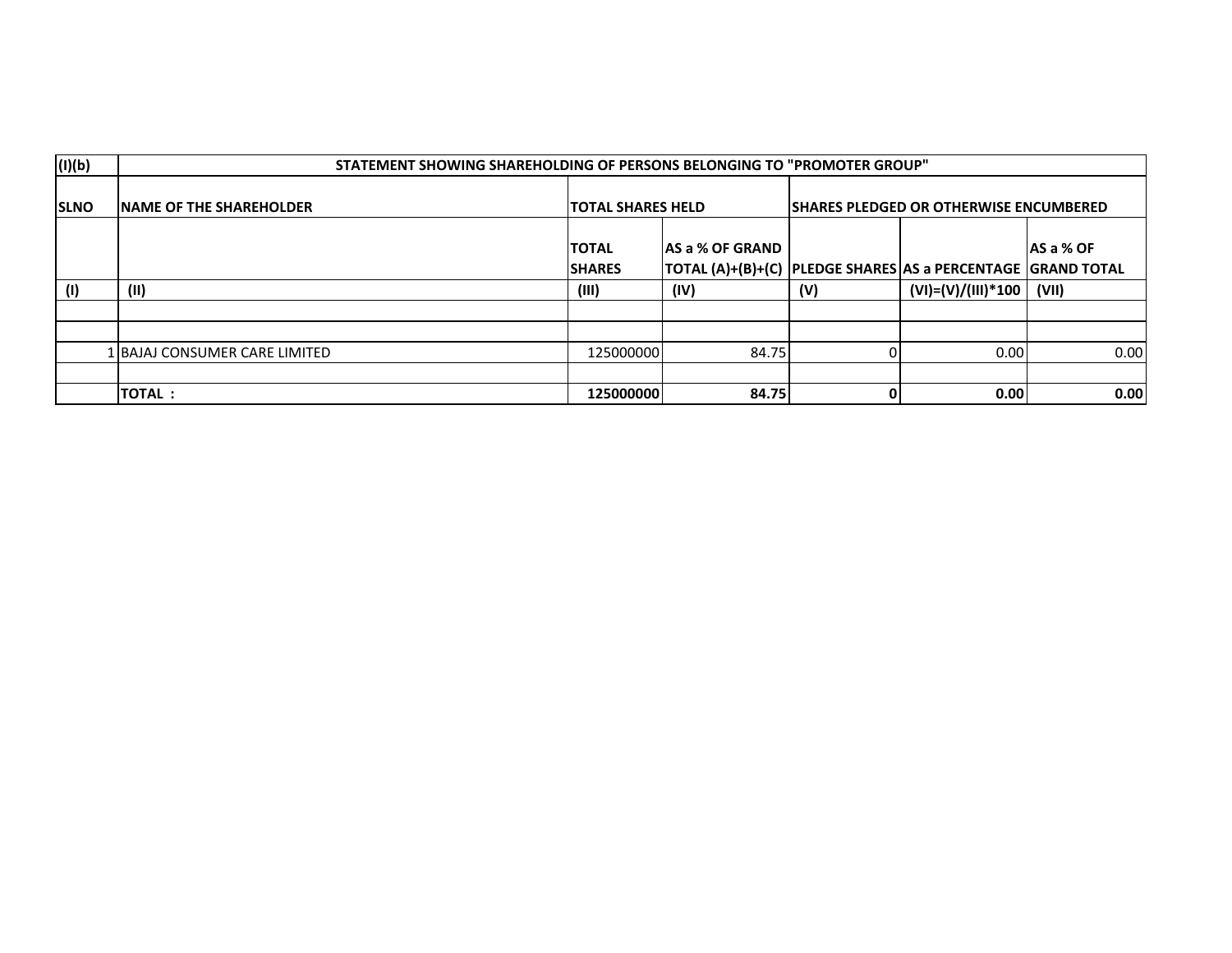| (1)(c)      |                              | STATEMENT SHOWING SHAREHOLDING OF PERSONS BELONGING TO "PUBLIC GROUP" HOLDING > 1% |                      |                   |  |  |  |  |  |
|-------------|------------------------------|------------------------------------------------------------------------------------|----------------------|-------------------|--|--|--|--|--|
|             | OF THE TOTAL NUMER OF SHARES |                                                                                    |                      |                   |  |  |  |  |  |
|             |                              |                                                                                    |                      |                   |  |  |  |  |  |
| <b>SLNO</b> |                              | <b>INAME OF THE SHAREHOLDER</b>                                                    | <b>INO OF SHARES</b> | <b>PERCENTAGE</b> |  |  |  |  |  |
|             |                              | 1 ACACIA PARTNERS, LP                                                              | 2600000              | 1.76              |  |  |  |  |  |
|             |                              | 2 IICICI PRUDENTIAL DYNAMIC PLAN                                                   | 1585285              | 1.07              |  |  |  |  |  |
|             |                              |                                                                                    |                      |                   |  |  |  |  |  |
|             |                              | <b>ITOTAL :</b>                                                                    | 4185285              | 2.84              |  |  |  |  |  |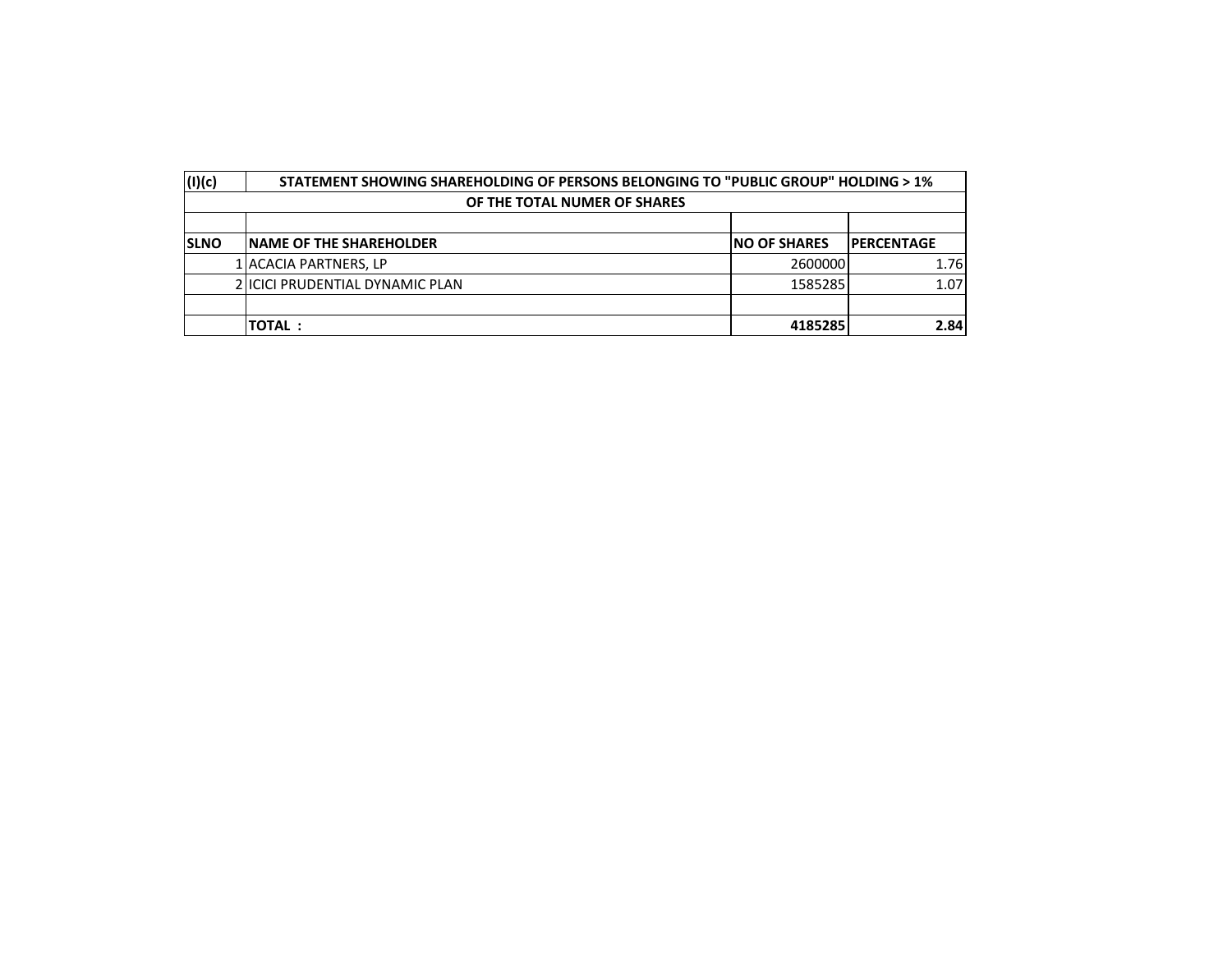| (I)(d)      | STATEMENT SHOWING DETAILS OF LOCKED-IN SHARES" |           |               |                    |  |  |
|-------------|------------------------------------------------|-----------|---------------|--------------------|--|--|
|             |                                                |           |               |                    |  |  |
| <b>SLNO</b> | <b>INAME OF THE SHAREHOLDER</b>                | CAT. CODE | INO OF SHARES | <b>IPERCENTAGE</b> |  |  |
|             | 1 BAJAJ CONSUMER CARE LIMITED                  | LTD       | 125000000     | 84.75              |  |  |
|             |                                                |           |               |                    |  |  |
|             | <b>ITOTAL:</b>                                 |           | 125000000     | 84.751             |  |  |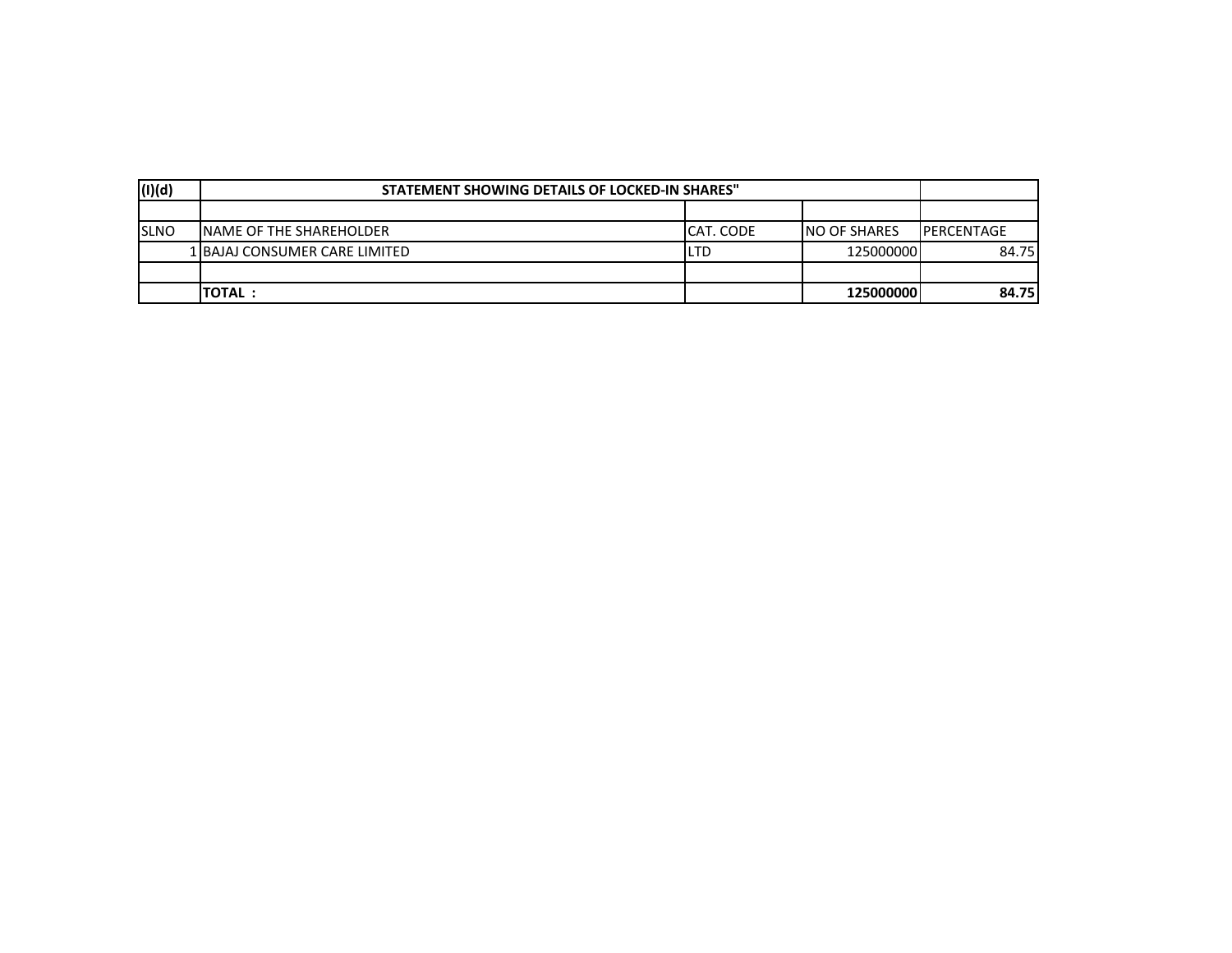| (II)(a) |                                                 | STATEMENT SHOWING DETAILS OF DEPOSITORY RECEIPTS (DRS) |                        |                                          |  |  |  |  |  |  |  |
|---------|-------------------------------------------------|--------------------------------------------------------|------------------------|------------------------------------------|--|--|--|--|--|--|--|
|         |                                                 |                                                        |                        |                                          |  |  |  |  |  |  |  |
|         |                                                 |                                                        |                        | <b>Shares underlying outstanding DRs</b> |  |  |  |  |  |  |  |
|         |                                                 |                                                        |                        | as a percentage of total number of       |  |  |  |  |  |  |  |
|         |                                                 |                                                        | Number of shares       | shares {i.e., Grand Total (A)+(B)+(C)    |  |  |  |  |  |  |  |
|         |                                                 | Number of outstanding                                  | underlying outstanding | indicated in Statement at Para(I)(a)     |  |  |  |  |  |  |  |
| Sr.No.  | Type of outstanding DR (ADRs, GDRs, SDRs, etc.) | <b>DRs</b>                                             | <b>IDRs</b>            | above}                                   |  |  |  |  |  |  |  |
|         |                                                 |                                                        |                        |                                          |  |  |  |  |  |  |  |
|         | <b>TOTAL:</b>                                   |                                                        |                        | 0                                        |  |  |  |  |  |  |  |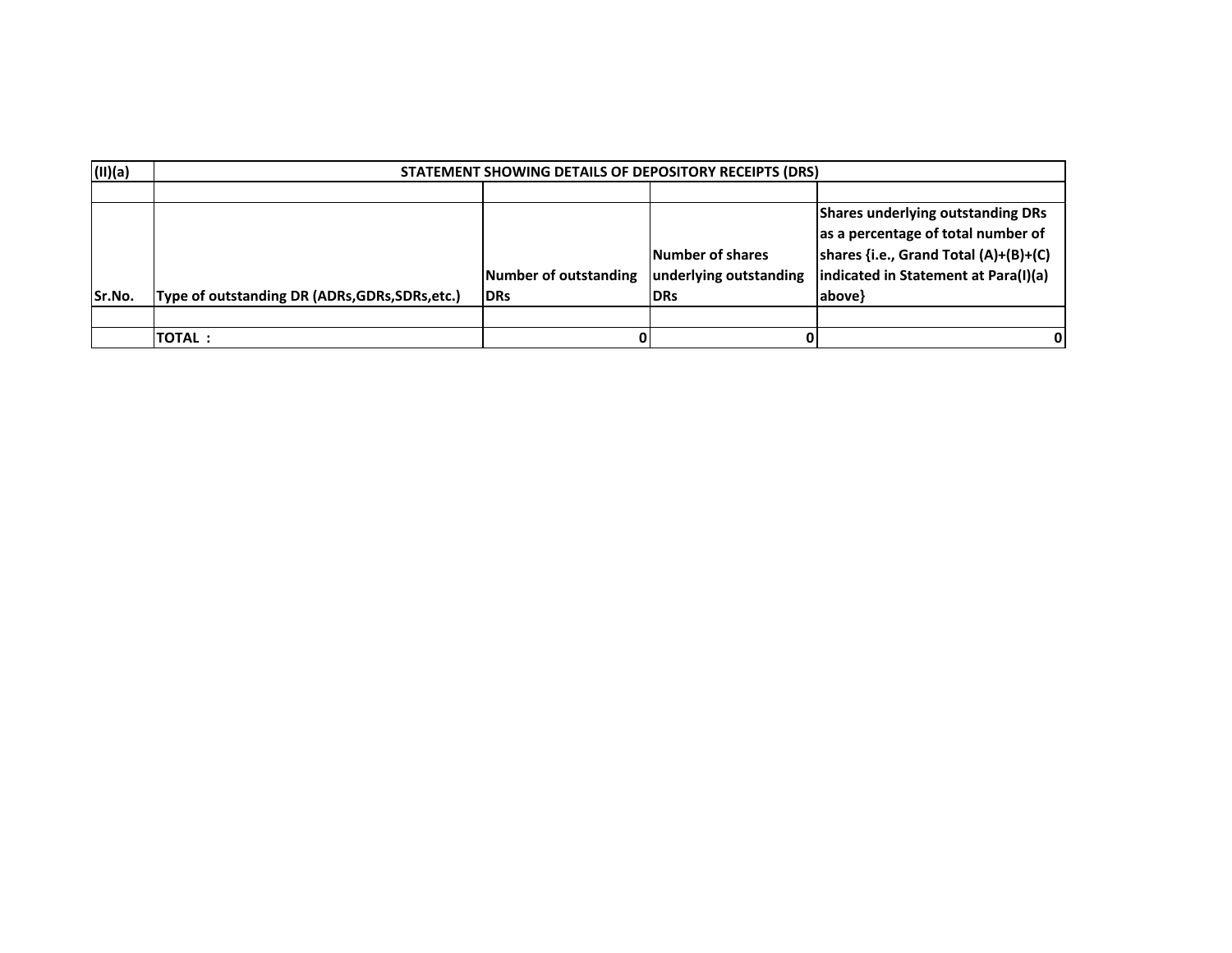| (II)(b) | Statement showing Holding of Depository Receipts (DRs), where underlying shares held by "Promoter/Promoter group" are in excess of 1% of the total | number shares.                                                       |                      |                                                                                                                                                                                |
|---------|----------------------------------------------------------------------------------------------------------------------------------------------------|----------------------------------------------------------------------|----------------------|--------------------------------------------------------------------------------------------------------------------------------------------------------------------------------|
|         |                                                                                                                                                    |                                                                      |                      |                                                                                                                                                                                |
| Sr.No.  | Name of the DR Holder                                                                                                                              | Type of<br>outstanding DR<br>(ADRs, GDRs, SDRs, underlying<br>letc.) | Number of<br>Ishares | Shares underlying outstanding DRs as a<br>percentage of total number of shares {i.e.,<br>Grand Total (A)+(B)+(C) indicated in<br>outstanding DRs Statement at para(I)(a) above |
|         |                                                                                                                                                    |                                                                      |                      |                                                                                                                                                                                |
|         | <b>TOTAL:</b>                                                                                                                                      |                                                                      |                      |                                                                                                                                                                                |

 $\overline{\phantom{0}}$ 

 $\blacksquare$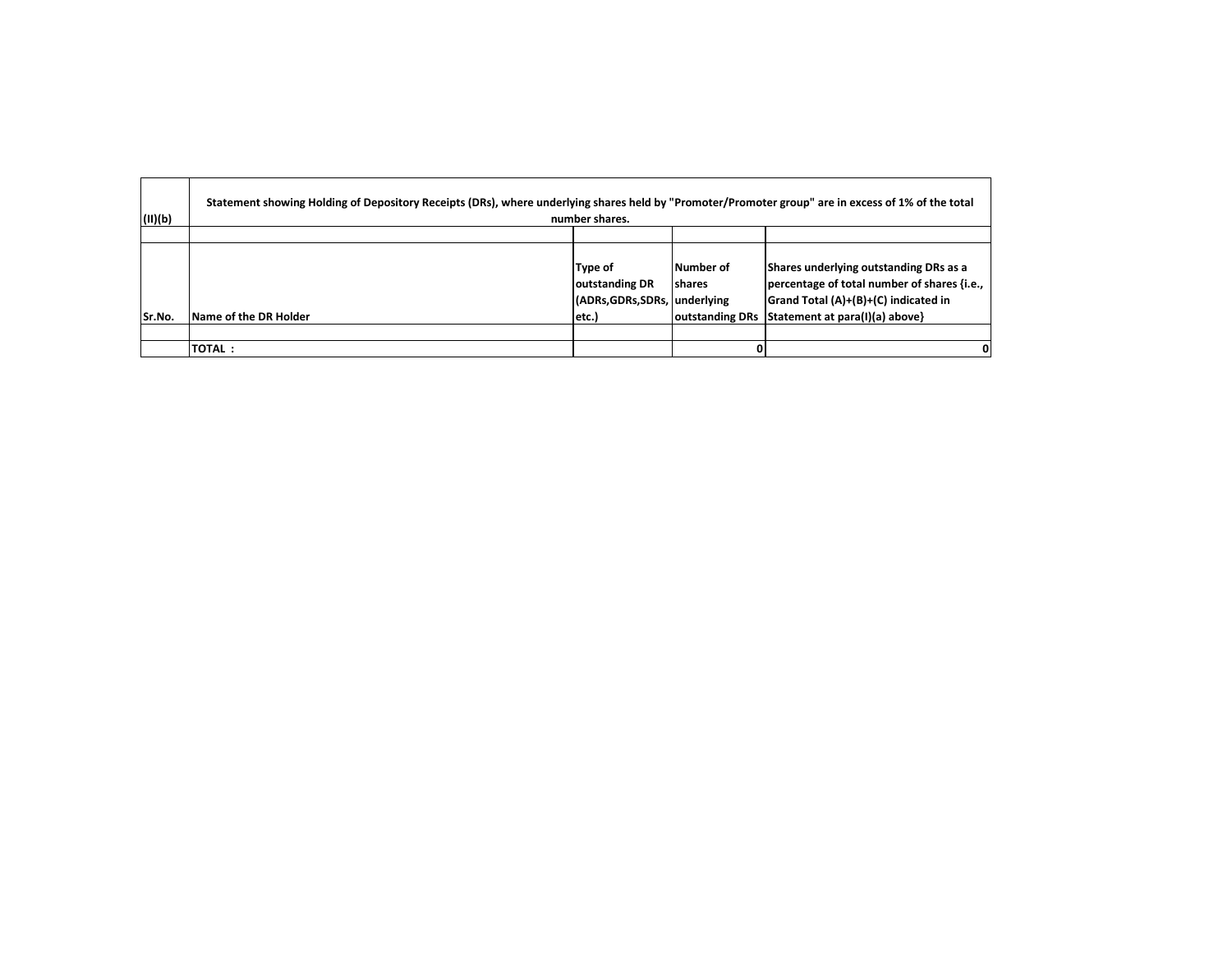## (III) (a) **Statement showing the voting pattern of shareholders, if more than one class of shares/securities is issued by the issuer.** (Give description of voting rights for each class of security.

 **------------- NOT APPLICABLE -------------**

| Cate         | <b>Category of</b><br>shareholder |                | <b>Number of Voting Rights held in each</b><br>class of securities |                | <b>Total Voting</b><br><b>Rights</b> |                                  | <b>Total Voting Rights i.e. (VI)</b> |
|--------------|-----------------------------------|----------------|--------------------------------------------------------------------|----------------|--------------------------------------|----------------------------------|--------------------------------------|
| gory<br>code |                                   | <b>Class X</b> | <b>Class Y</b>                                                     | <b>Class Z</b> | $(III+IV+V)$                         | As a<br>percentage of<br>$(A+B)$ | As a<br>percentage of<br>$(A+B+C)$   |
| (I)          | (II)                              | (III)          | (IV)                                                               | (V)            | (VI)                                 | (VII)                            | (VIII)                               |
| (A)          | <b>Promoter and</b>               |                |                                                                    |                |                                      |                                  |                                      |
|              | <b>Promoter Group</b>             |                |                                                                    |                |                                      |                                  |                                      |
| (1)          | <b>Indian</b>                     |                |                                                                    |                |                                      |                                  |                                      |
| (a)          | Hindu<br>Individuals/             |                |                                                                    |                |                                      |                                  |                                      |
|              | <b>Undivided Family</b>           |                |                                                                    |                |                                      |                                  |                                      |
| (b)          | Central Government/               |                |                                                                    |                |                                      |                                  |                                      |
|              | State Government(s)               |                |                                                                    |                |                                      |                                  |                                      |
| (c)          | <b>Bodies Corporate</b>           |                |                                                                    |                |                                      |                                  |                                      |
| (d)          | Financial Institutions/           |                |                                                                    |                |                                      |                                  |                                      |
|              | <b>Banks</b>                      |                |                                                                    |                |                                      |                                  |                                      |
| (e)          | Any Other                         |                |                                                                    |                |                                      |                                  |                                      |
|              | (specify)                         |                |                                                                    |                |                                      |                                  |                                      |
|              | Sub-Total $(A)(1)$                |                |                                                                    |                |                                      |                                  |                                      |
| (2)          | Foreign                           |                |                                                                    |                |                                      |                                  |                                      |
| (a)          | Individuals<br>(Non-              |                |                                                                    |                |                                      |                                  |                                      |
|              | Resident Individuals/             |                |                                                                    |                |                                      |                                  |                                      |
|              | Foreign Individuals)              |                |                                                                    |                |                                      |                                  |                                      |
| (b)          | <b>Bodies Corporate</b>           |                |                                                                    |                |                                      |                                  |                                      |
| (c)          | Institutions                      |                |                                                                    |                |                                      |                                  |                                      |
| (d)          | Any Other (specify)               |                |                                                                    |                |                                      |                                  |                                      |
|              | Sub-Total $(A)(2)$                |                |                                                                    |                |                                      |                                  |                                      |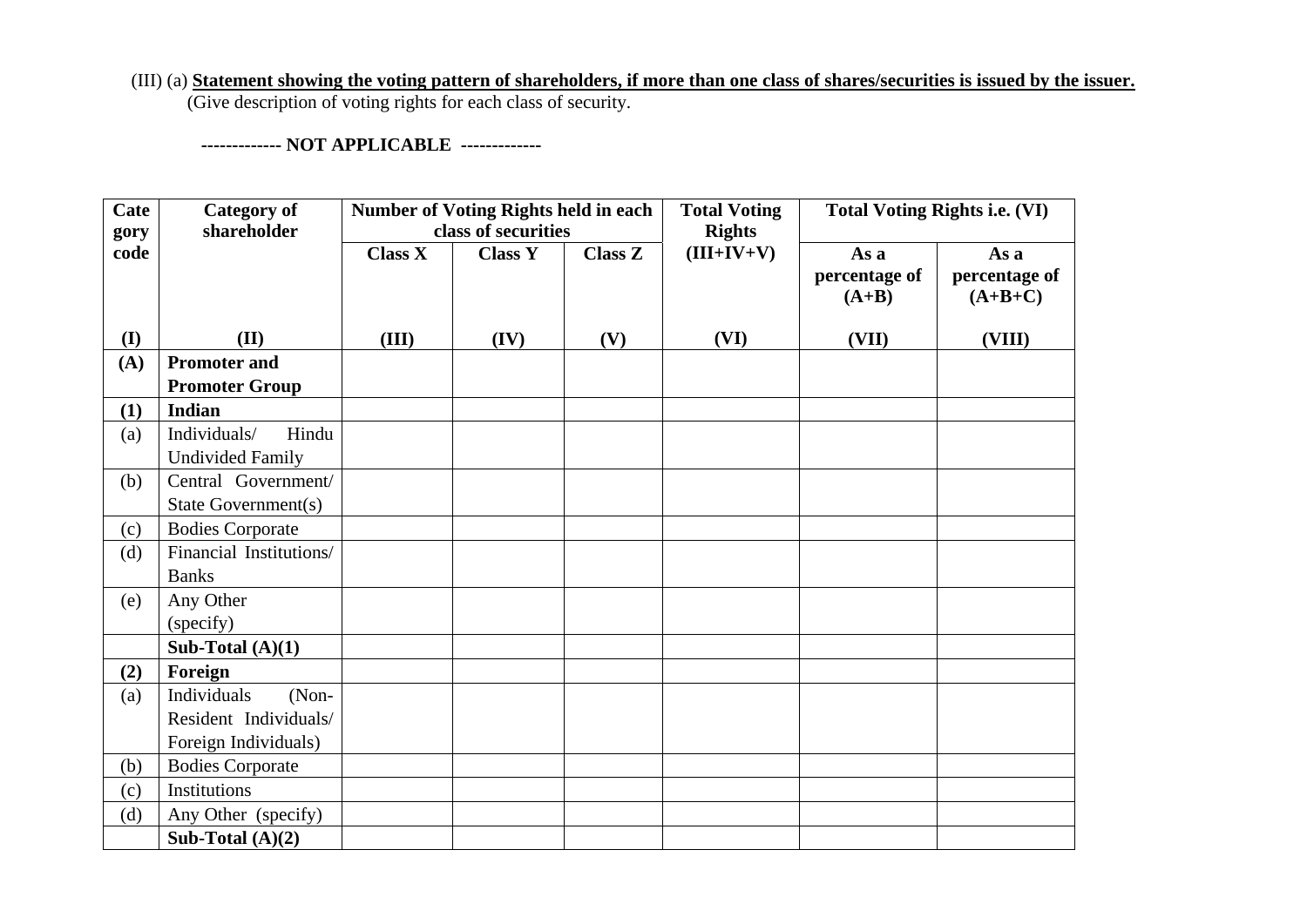|            | <b>Total Shareholding</b>  |  |  |  |
|------------|----------------------------|--|--|--|
|            | of Promoter<br>and         |  |  |  |
|            | <b>Promoter</b><br>Group   |  |  |  |
|            | $(A)=(A)(1)+(A)(2)$        |  |  |  |
| <b>(B)</b> | <b>Public shareholding</b> |  |  |  |
| (1)        | <b>Institutions</b>        |  |  |  |
| (a)        | Mutual Funds/UTI           |  |  |  |
| (b)        | Financial Institutions/    |  |  |  |
|            | <b>Banks</b>               |  |  |  |
| (c)        | Central Government/        |  |  |  |
|            | State Government(s)        |  |  |  |
| (d)        | Venture<br>Capital         |  |  |  |
|            | Funds                      |  |  |  |
| (e)        | <b>Insurance Companies</b> |  |  |  |
| (f)        | Foreign Institutional      |  |  |  |
|            | Investors                  |  |  |  |
| (g)        | Foreign<br>Venture         |  |  |  |
|            | <b>Capital Investors</b>   |  |  |  |
| (h)        | Any Other (specify)        |  |  |  |
|            | Sub-Total $(B)(1)$         |  |  |  |
| (2)        | <b>Non-institutions</b>    |  |  |  |
| (a)        | <b>Bodies Corporate</b>    |  |  |  |
| (b)        | Individuals -              |  |  |  |
|            | i. Individual              |  |  |  |
|            | shareholders               |  |  |  |
|            | holding<br>nominal         |  |  |  |
|            | share capital up to        |  |  |  |
|            | Rs. 1 lakh.                |  |  |  |
|            | ii. Individual             |  |  |  |
|            | shareholders               |  |  |  |
|            | holding<br>nominal         |  |  |  |
|            | share capital in           |  |  |  |
|            | excess of Rs. 1            |  |  |  |